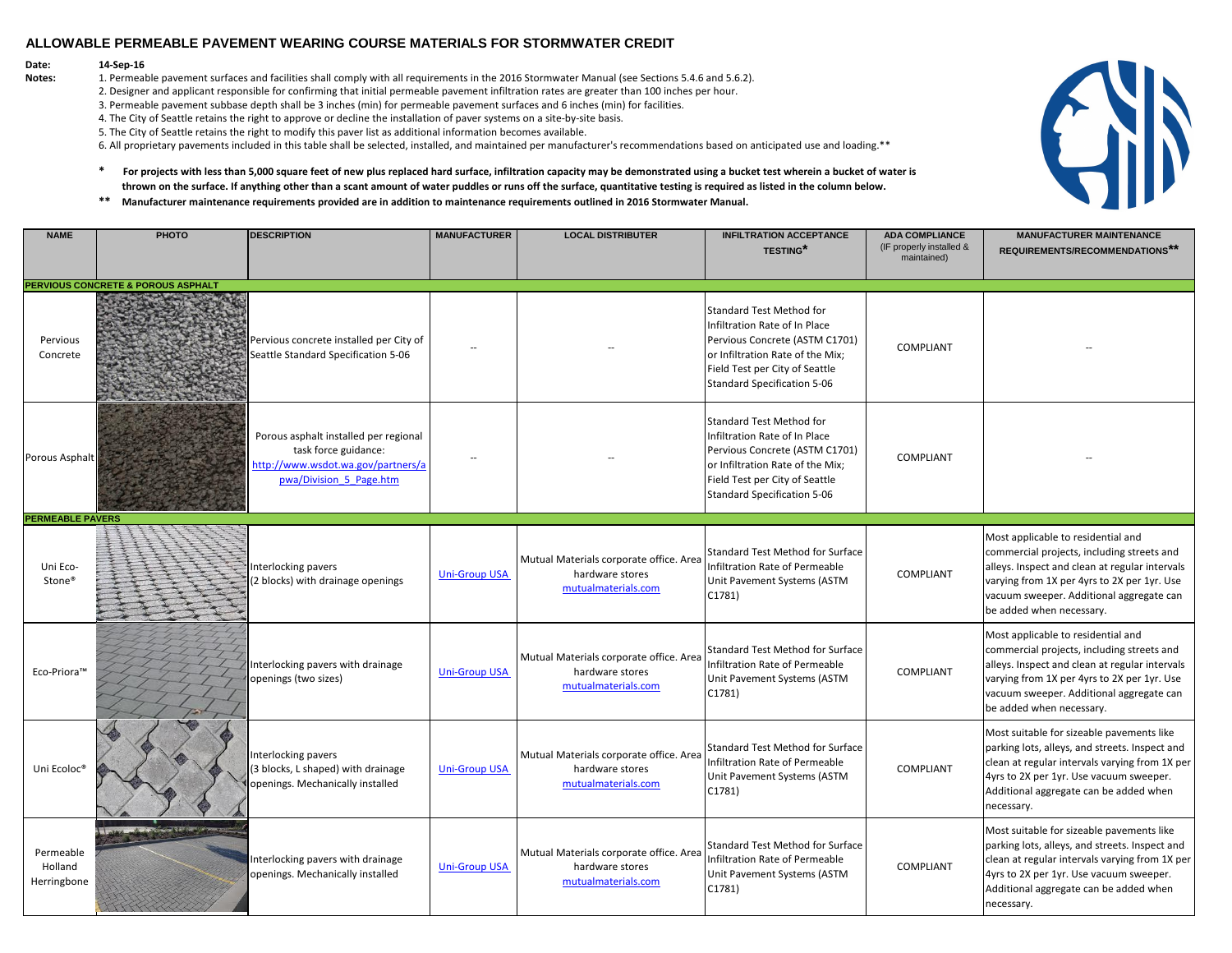# **Date: 14-Sep-16**<br>**Notes: 1. Permeat**

- 2. Designer and applicant responsible for confirming that initial permeable pavement infiltration rates are greater than 100 inches per hour.
- 3. Permeable pavement subbase depth shall be 3 inches (min) for permeable pavement surfaces and 6 inches (min) for facilities.
- 4. The City of Seattle retains the right to approve or decline the installation of paver systems on a site-by-site basis.
- 5. The City of Seattle retains the right to modify this paver list as additional information becomes available.
- 6. All proprietary pavements included in this table shall be selected, installed, and maintained per manufacturer's recommendations based on anticipated use and loading.\*\*
- **\* For projects with less than 5,000 square feet of new plus replaced hard surface, infiltration capacity may be demonstrated using a bucket test wherein a bucket of water is thrown on the surface. If anything other than a scant amount of water puddles or runs off the surface, quantitative testing is required as listed in the column below.**
- **\*\* Manufacturer maintenance requirements provided are in addition to maintenance requirements outlined in 2016 Stormwater Manual.**

| <b>NAME</b>                     | PHOTO | <b>DESCRIPTION</b>                                                                                                         | <b>MANUFACTURER</b>                | <b>LOCAL DISTRIBUTER</b>                                                                                                | <b>INFILTRATION ACCEPTANCE</b><br><b>TESTING*</b>                                                                  | <b>ADA COMPLIANCE</b><br>(IF properly installed &<br>maintained) | <b>MANUFACTURER MAINTENANCE</b><br>REQUIREMENTS/RECOMMENDATIONS**                     |
|---------------------------------|-------|----------------------------------------------------------------------------------------------------------------------------|------------------------------------|-------------------------------------------------------------------------------------------------------------------------|--------------------------------------------------------------------------------------------------------------------|------------------------------------------------------------------|---------------------------------------------------------------------------------------|
| <b>PERMEABLE PAVERS (CONT.)</b> |       |                                                                                                                            |                                    |                                                                                                                         |                                                                                                                    |                                                                  |                                                                                       |
| AquaPave                        |       | Interlocking pavers with drainage<br>openings                                                                              | Abbostford<br>concrete<br>products | Artemis Landscapes, Devonshire<br>Landscapes<br>pavingstones.com/pages/approved-<br>aquapave-permeable-paver-installers | Standard Test Method for Surface<br>Infiltration Rate of Permeable<br>Unit Pavement Systems (ASTM<br>C1781)        | COMPLIANT                                                        | Vacuuming recommended twice per year.                                                 |
| PaveDrain <sup>®</sup>          |       | Approx. 12" x 12" Interlocking pavers<br>with drainage openings and<br>subsurface arch storage chamber                     | <b>PaveDrain</b>                   | <b>ACF West</b><br>acfwest.com                                                                                          | <b>Standard Test Method for Surface</b><br>Infiltration Rate of Permeable<br>Unit Pavement Systems (ASTM<br>C1781) | <b>COMPLIANT</b>                                                 | http://pavedrain.com/pdf/PaveDrain-<br>Maintenance-Manual-v7.pdf                      |
| XeriPave                        |       | Precast pavers made of natural<br>aggregates and high strength polymer<br>binding agents.                                  | <b>XeriPave</b>                    | xeripave.com/washington.html                                                                                            | <b>Standard Test Method for Surface</b><br>Infiltration Rate of Permeable<br>Unit Pavement Systems (ASTM<br>C1781) | <b>COMPLIANT</b>                                                 | Requires periodic vacuuming. Frequency of<br>cleaning will depend on sediment loading |
| Azek<br>Permeable<br>Pavers     |       | Composite recycled material pavers<br>that fit into accompanying plastic grid<br>base (with drainage openings)             | <b>Azek</b>                        | Area home improvement stores<br>azek.com/products/pavers/permeable-<br>pavers                                           | Standard Test Method for Surface<br>Infiltration Rate of Permeable<br>Unit Pavement Systems (ASTM<br>C1781)        | <b>COMPLIANT</b>                                                 | "Virtually no maintenance" Joint sand may<br>need to be replenished occasionally      |
| <b>CIP Pavers</b>               |       | FOR USE ON PRIVATE PROPERTY ONLY<br>Cast-in-place concrete slabs with<br>substantial spacing between slabs for<br>drainage |                                    |                                                                                                                         | Standard Test Method for Surface<br>Infiltration Rate of Permeable<br>Unit Pavement Systems (ASTM<br>C1781)        | ADA compliance will<br>depend on project-<br>specific design     |                                                                                       |
| <b>Precast Paving</b><br>stones |       | Precast paving stones (example shown<br>in picture - shape/color will vary with<br>manufacturer)                           | $\overline{\phantom{a}}$           | Area home improvement stores                                                                                            | Standard Test Method for Surface<br>Infiltration Rate of Permeable<br>Unit Pavement Systems (ASTM<br>C1781)        | ADA compliance will<br>depend on project-<br>specific design     |                                                                                       |

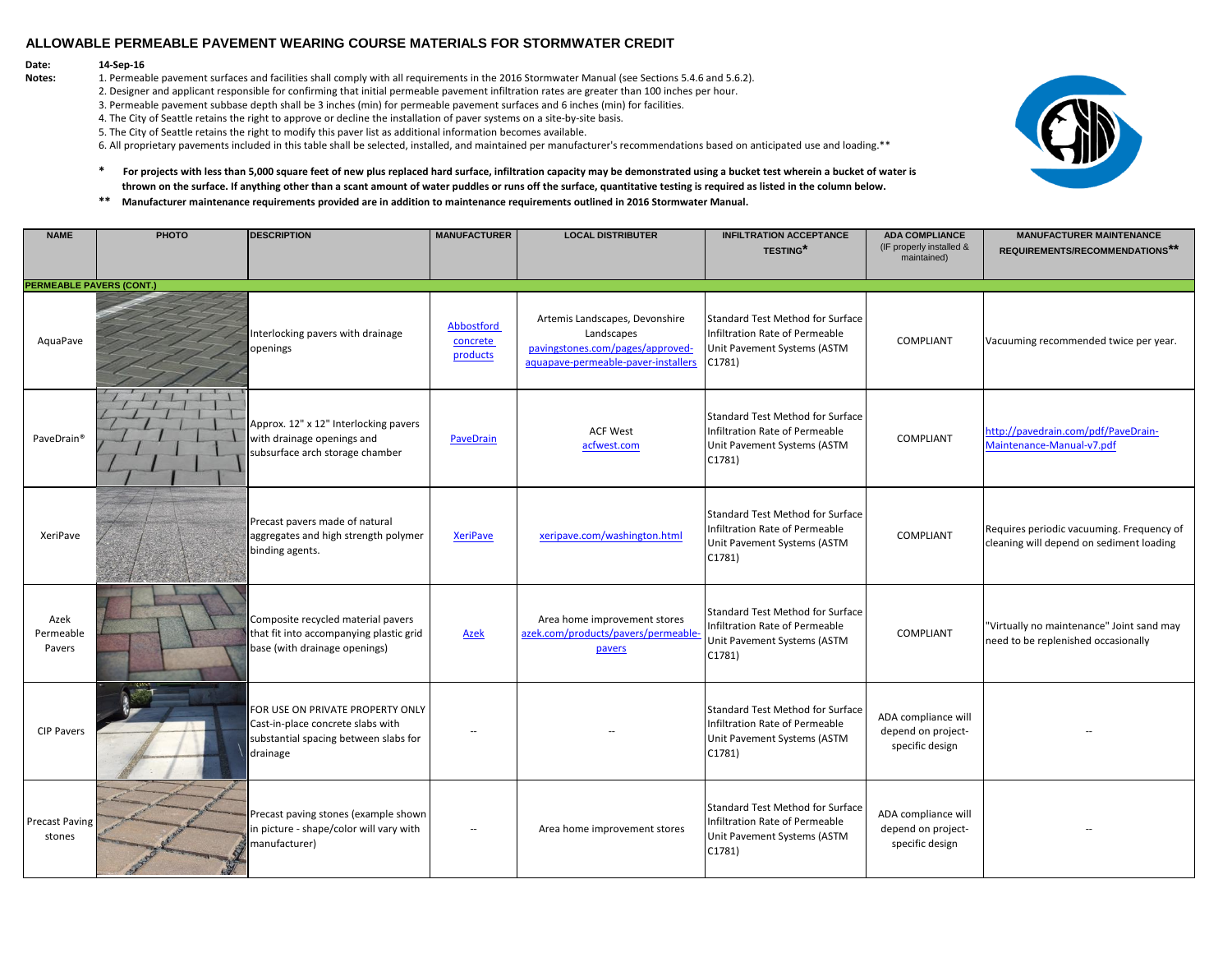# **Date: 14-Sep-16**<br>**Notes: 1. Permeat**

- 2. Designer and applicant responsible for confirming that initial permeable pavement infiltration rates are greater than 100 inches per hour.
- 3. Permeable pavement subbase depth shall be 3 inches (min) for permeable pavement surfaces and 6 inches (min) for facilities.
- 4. The City of Seattle retains the right to approve or decline the installation of paver systems on a site-by-site basis.
- 5. The City of Seattle retains the right to modify this paver list as additional information becomes available.
- 6. All proprietary pavements included in this table shall be selected, installed, and maintained per manufacturer's recommendations based on anticipated use and loading.\*\*
- **\* For projects with less than 5,000 square feet of new plus replaced hard surface, infiltration capacity may be demonstrated using a bucket test wherein a bucket of water is thrown on the surface. If anything other than a scant amount of water puddles or runs off the surface, quantitative testing is required as listed in the column below.**
- **\*\* Manufacturer maintenance requirements provided are in addition to maintenance requirements outlined in 2016 Stormwater Manual.**

| <b>NAME</b>                                                    | PHOTO | <b>DESCRIPTION</b>                                                                                                                                                                 | <b>MANUFACTURER</b>                                 | <b>LOCAL DISTRIBUTER</b>                                                                                     | <b>INFILTRATION ACCEPTANCE</b><br><b>TESTING*</b>                  | <b>ADA COMPLIANCE</b><br>(IF properly installed &                              | <b>MANUFACTURER MAINTENANCE</b><br>REQUIREMENTS/RECOMMENDATIONS**                                                                                                                                                                                                                                      |
|----------------------------------------------------------------|-------|------------------------------------------------------------------------------------------------------------------------------------------------------------------------------------|-----------------------------------------------------|--------------------------------------------------------------------------------------------------------------|--------------------------------------------------------------------|--------------------------------------------------------------------------------|--------------------------------------------------------------------------------------------------------------------------------------------------------------------------------------------------------------------------------------------------------------------------------------------------------|
|                                                                |       |                                                                                                                                                                                    |                                                     |                                                                                                              |                                                                    | maintained)                                                                    |                                                                                                                                                                                                                                                                                                        |
|                                                                |       | GRID SYSTEMS - Use of grid systems is not recommended where anticipated vehicle use or parking turnover exceeds once per day.                                                      |                                                     |                                                                                                              |                                                                    |                                                                                |                                                                                                                                                                                                                                                                                                        |
| Geoblock®<br>5150                                              |       | 40" x 20" polyethylene grid system<br>with voids for grass or aggregate                                                                                                            | Presto<br><b>Geosystems</b>                         | <b>ACF West</b><br>www.acfwest.com                                                                           | Infiltration testing shall be per<br>manufacturer's recommendation | COMPLIANT                                                                      | Maintenance required for grass installation<br>is per lawn care procedures based on climate<br>and grass species, mow, weed and irrigate.<br>Aggregate installation requires sweeping at<br>high traffic areas to evenly disperse<br>aggregate after excess wear. Vacuum debris.<br>Weed as necessary. |
| Bodpave85 <sup>®</sup>                                         |       | Interlocking plastic paving grid for<br>grass or gravel.                                                                                                                           | <b>TERRAM</b>                                       | <b>ACF West</b><br>acfwest.com                                                                               | Infiltration testing shall be per<br>manufacturer's recommendation | NON-COMPLIANT<br>(No information<br>provided by<br>manufacturer)               | Routine weeding, watering, and fertilizing to<br>be carried out per species.                                                                                                                                                                                                                           |
| Grasscrete®                                                    |       | Cast-on-site cellular reinforced<br>concrete system with voids (created<br>by plastic formers) for grass or<br>aggregate. 3 varieties available<br>depending on loading conditions | <b>Grass Concrete</b><br>Limited,<br><b>ENGLAND</b> | <b>USA Supplier: Bomanite</b><br>bomanite.com<br>Local certified installer:<br>Belarde Company belardeco.com | Infiltration testing shall be per<br>manufacturer's recommendation | NON-COMPLIANT<br>(Additional lane of<br>travel required for ADA<br>compliance) | Routinely cut areas of infrequent use to even<br>growth levels. Top off levels of soil as<br>necessary.                                                                                                                                                                                                |
| TurfStone                                                      |       | Concrete lattice with voids for grass or<br>aggregate                                                                                                                              | <b>Uni-Group USA</b>                                | Mutual Materials corporate office. Area<br>hardware stores<br>mutualmaterials.com                            | Infiltration testing shall be per<br>manufacturer's recommendation | NON-COMPLIANT                                                                  | Routine landscape maintenance of lawn,<br>weed, reseed, irrigate if necessary                                                                                                                                                                                                                          |
| <b>EZ Roll Grass</b><br>Pavers/EZ Roll<br><b>Gravel Pavers</b> |       | Rolled plastic lattice with hexagonal<br>cells with voids for grass or gravel                                                                                                      | NDS Inc.                                            | http://www.ndspro.com<br>or<br>www.northwestlinings.com<br>or<br>local hardware stores                       | Infiltration testing shall be per<br>manufacturer's recommendation | NON-COMPLIANT<br>(No information<br>provided by<br>manufacturer)               | Routine landscapes maintenance of lawn,<br>weed, reseed, irrigate if necessary. Sweep<br>and/or replace displaced gravel in high<br>traffic areas. Rake or vacuum leaves                                                                                                                               |
| Tufftrack®<br>Grassroad<br>Pavers <sup>®</sup>                 |       | 24"x24" honeycomb cell lattice with<br>grass finish surface                                                                                                                        | NDS Inc.                                            | http://www.ndspro.com<br>or<br>local hardware stores                                                         | Infiltration testing shall be per<br>manufacturer's recommendation | NON-COMPLIANT                                                                  | In ground sprinklers acceptable for irrigation.<br>Mow, weed, reseed as necessary for grass<br>species                                                                                                                                                                                                 |